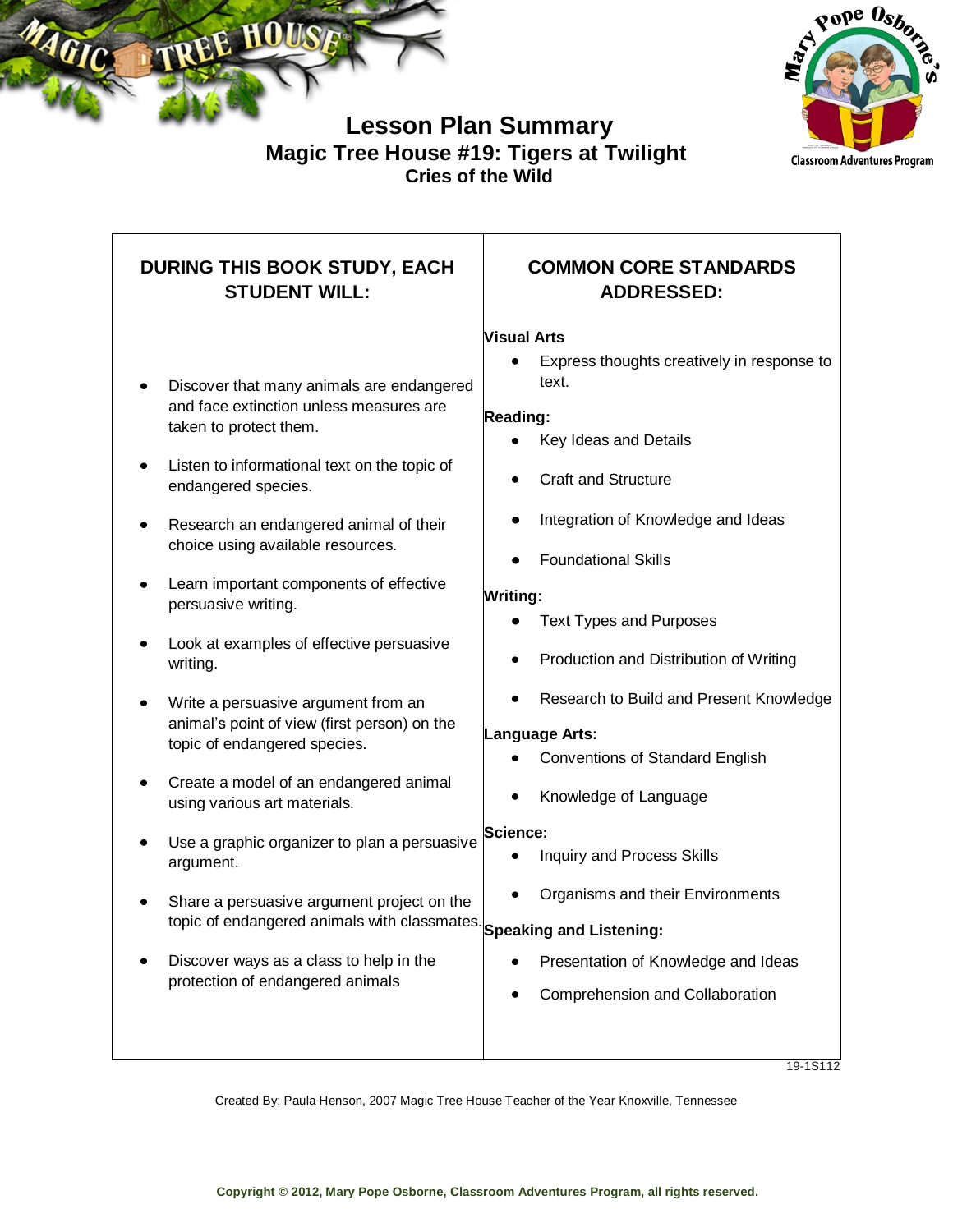



# **Lesson Plan Magic Tree House #19: Tigers at Twilight**

## **Cries of the Wild**

After your students read Tigers at Twilight, they will have a basic understanding of the terms "endangered" and "extinction" as they travel with Jack and Annie to a forest in India. As they search for "a gift from a forest far away" in an effort to free Teddy from a spell, they discover that two of India's magnificent animals are in danger of becoming extinct or totally eliminated from the planet! The Indian one-horned rhinoceros and the Indian tiger are in serious trouble because of the carelessness of man. As you lead your class into a discussion about the endangered animals in Tigers at Twilight, ask if they are aware of other animals that are in danger of becoming extinct. Make a class list or web of the animals your students name and their habitats. Increase your student's knowledge and awareness of the global problem of endangered animals by reading one or more of the following books:

- Pandas and Other Endangered Species by Mary Pope Osbourne and Natalie Pope Boyce
- Children's Guide to Endangered Animals by Roger Few
- Count them While You Can... by Anne Bowman
- Hug Time by Patrick McDonnell
- Helping Endangered Animals by Rebecca E. Hirsh
- Endangered Tigers by Amanda Harman

Because children love animals, they will immediately see the need to protect our endangered friends in the wild and will want to find ways to help bring about the changes needed to ensure that they remain on Earth. This topic provides a perfect opportunity to engage your students in a persuasive argument project as they answer the "Cries of the Wild"!

## **Materials needed for each child:**

- 1 lunch size paper bag Provide various colors to choose from if available.  $\bullet$
- Colored pencils and/or makers
- Various art materials of choice or availability construction paper, buttons, sequins, feathers, pipe cleaners, paint, etc…
- Glue stick
- Scissors
- 8 Index Cards
- Rubber band
- Graphic organizer for persuasive argument (provided)

Created by: Paula Henson, 2007 Magic Tree House Teacher of the Year Knoxville, Tennessee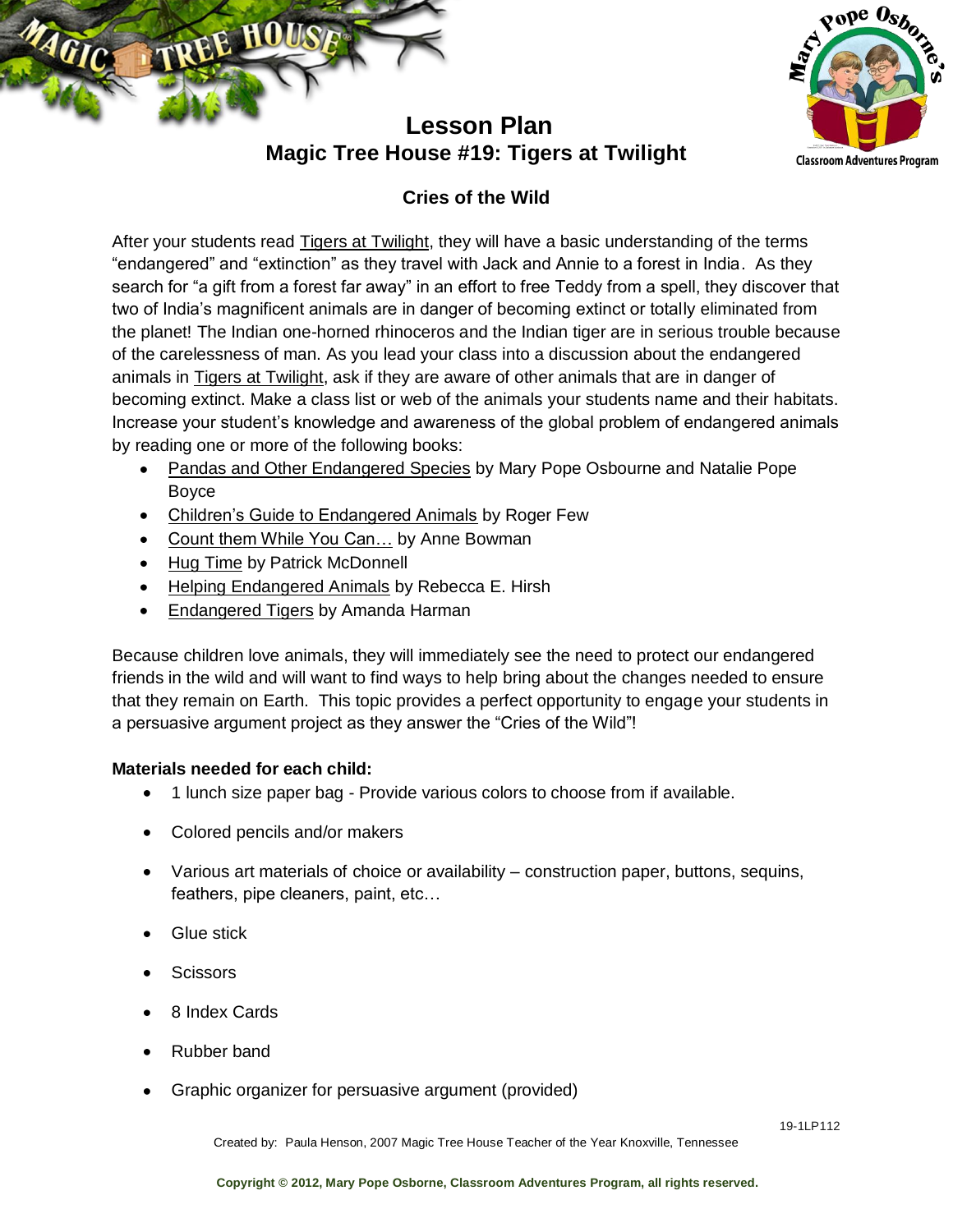## **Procedure:**

- 1. After reading books to your class about endangered animals and possibly allowing students to engage in further research via the internet and/or school library resources, ask them to choose an animal to represent in a persuasive writing project.
- 2. Present the persuasive writing genre to your class in the following way:
	- Use the acronym **"SAVE"** to emphasis the importance of saving our endangered animals as a format for teaching the components of persuasive writing by making the following chart:



- 3. Give examples of some persuasive arguments by showing students a television commercial or a newspaper ad that clearly demonstrates the use of persuasion. You may also wish to read the book, Hey, Little Ant about a boy who just before he is about to squish an ant, the ant talks to him! The ant tries to persuade the boy to not squish him but to let him go free. The author leaves the end of the story up to the reader which provides a wonderful opportunity for your students to try out their "powers of persuasion" as they argue their point of view about the ant's fate with their classmates!
- 4. Explain to your students that the ant presented his own case and was the narrator. This technique of writing in the first person will be a model for your students to follow as they take up the position of the endangered animal they have chosen to write about. The student will "become" the animal as they argue their case to be saved from extinction.
- 5. To give this project an interesting and creative touch, your students will use a paper bag and index cards to present their argument.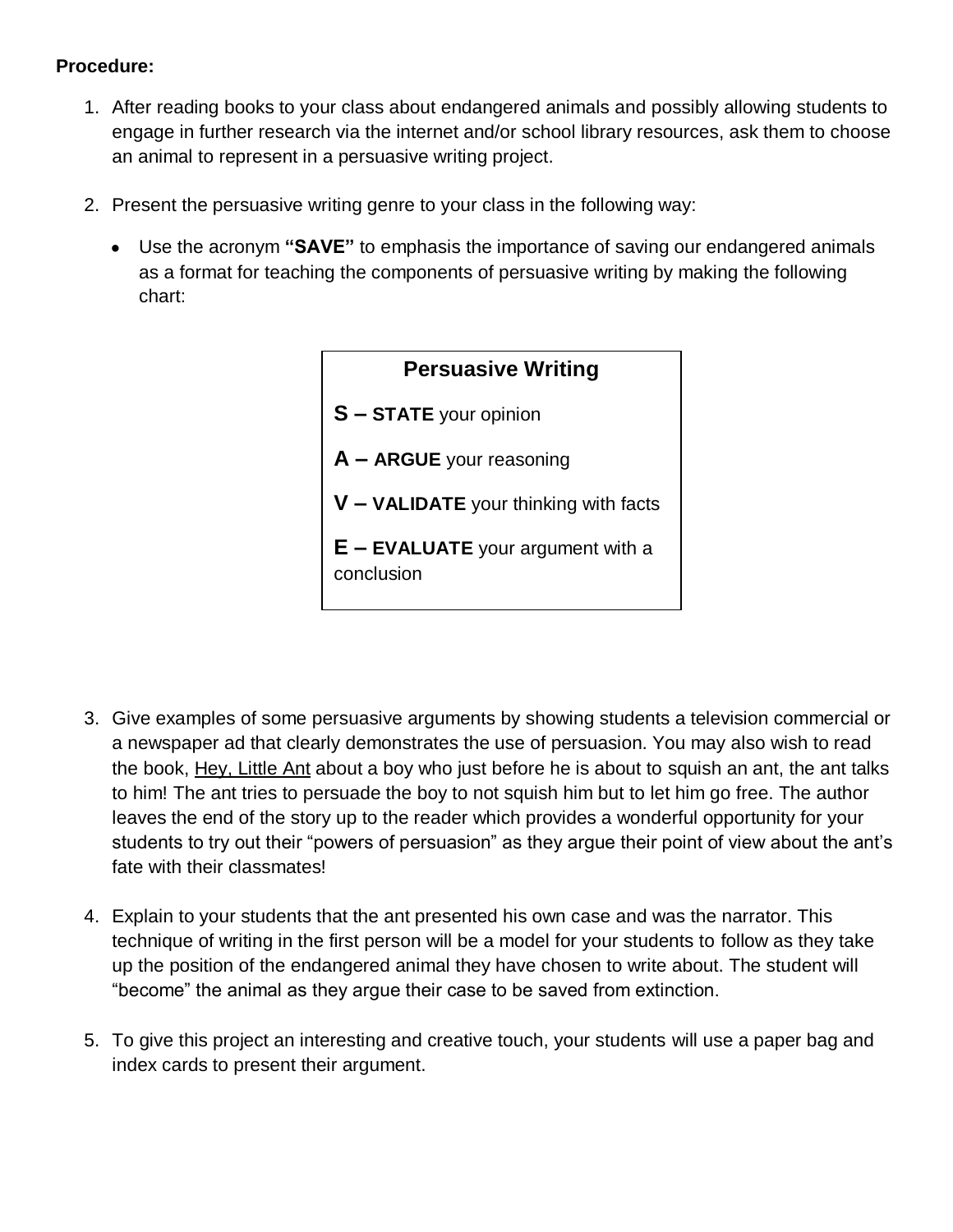- After researching their endangered animal of choice (some may choose to work in pairs or small groups if the same animal is chosen by several students), allow the children to follow the **SAVE** persuasive writing format by printing a **SAVE** Graphic Organizer for each child (provided).
- Give each child (or pairs/groups of students) eight index cards. Cards will be used to write the facts from their **SAVE** Graphic Organizer from the animal's point of view! The "animal" will **State** his or her opinion on the first card which should be feelings about what is happening to his or her species. On the next three cards the "animal" will **Argue** his or her point of view by giving three reasons why he or she should continue to survive on the planet. The next three cards should have facts that **Validate** the "animal's" reasons learned as a result of their research/reading. The final card should **Evaluate** from the "animal's" point of view and should be a restatement and final analysis in which a concluding plea is made to the audience to save him or her from extinction. Put the cards in order and secure with a rubber band.
- Next, ask your students to transform their paper bag into a model of the endangered animal they have chosen. This is the creative part of the project and the part the children will enjoy the most! Allow them to use various art materials to turn their paper bag into a replica of their animal. Be certain the bottom of the bag is the bottom of the animal as the index cards containing their persuasive arguments will be placed inside the bag until their presentation to the class.





6. When Index cards are placed in the animal paper bags it is time for students to share their projects and present their arguments to the class! Be sure to remind them that they **ARE** the animal and should speak with emotion from the animal's point of view that is facing extinction!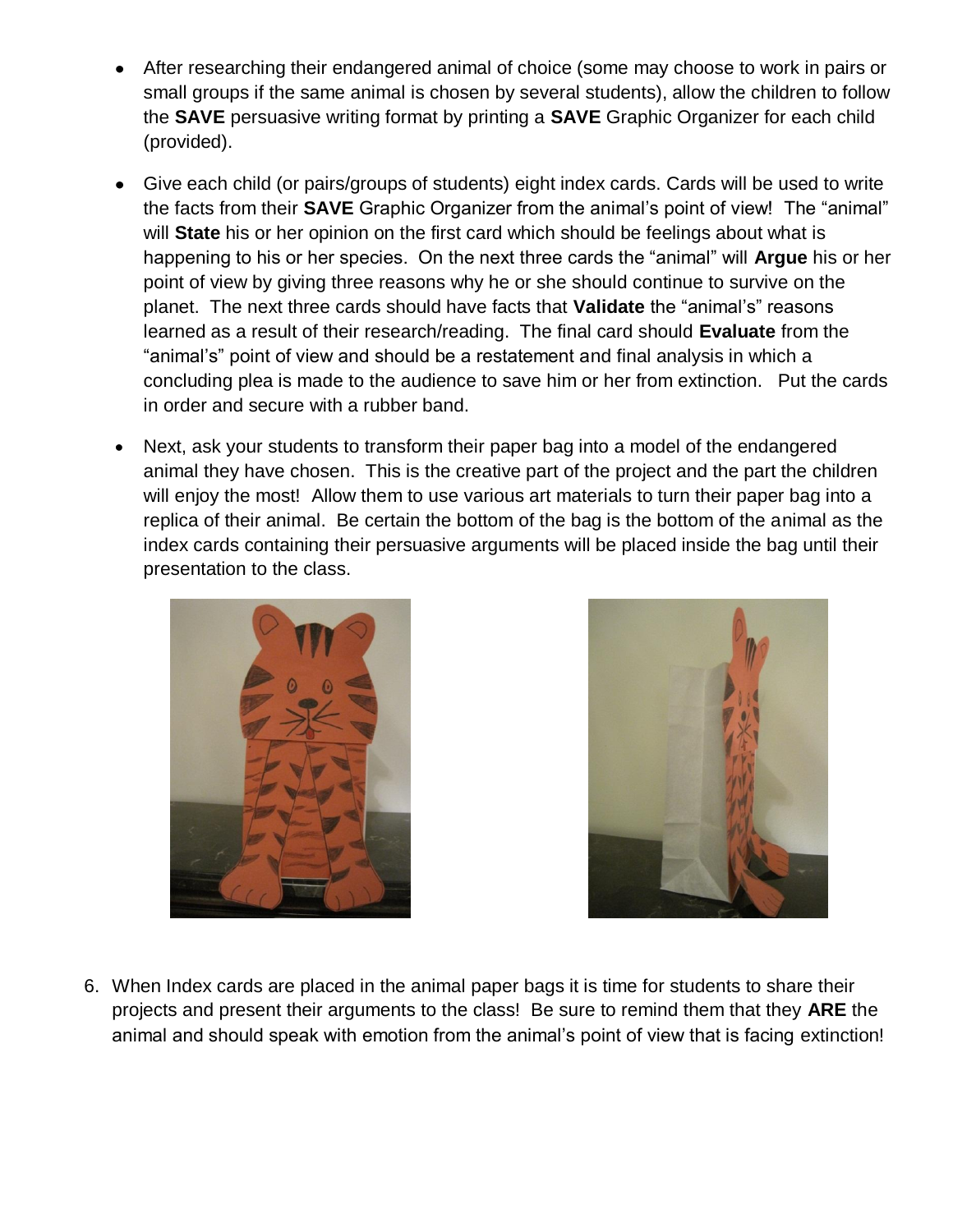7. Use the animal bags and information to create an attractive and "persuasive" bulletin board in your classroom or as a hall display to increase awareness and provide information about the many endangered animals facing extinction. Entitle the display "Cries of the Wild" using an animal print for the letters in the caption (students will enjoy making the letters.). Children can design a forest or other habitat as a background for the display. Staple the animal bags made by the students under the caption leaving the top of the bags open so that others may read the cards and learn more about the endangered animals, their struggle for survival, and ways they may be able to help. Provide a poster with general information about endangered animals such as the one on the example that follows:

This basic image of the bulletin board display is just to give you an idea. Please design this with a forest background with trees on the sides of the display and vines hanging all around the paper bag animals if possible. The letters in the caption "Cries of the Wild" should have an animal print design.

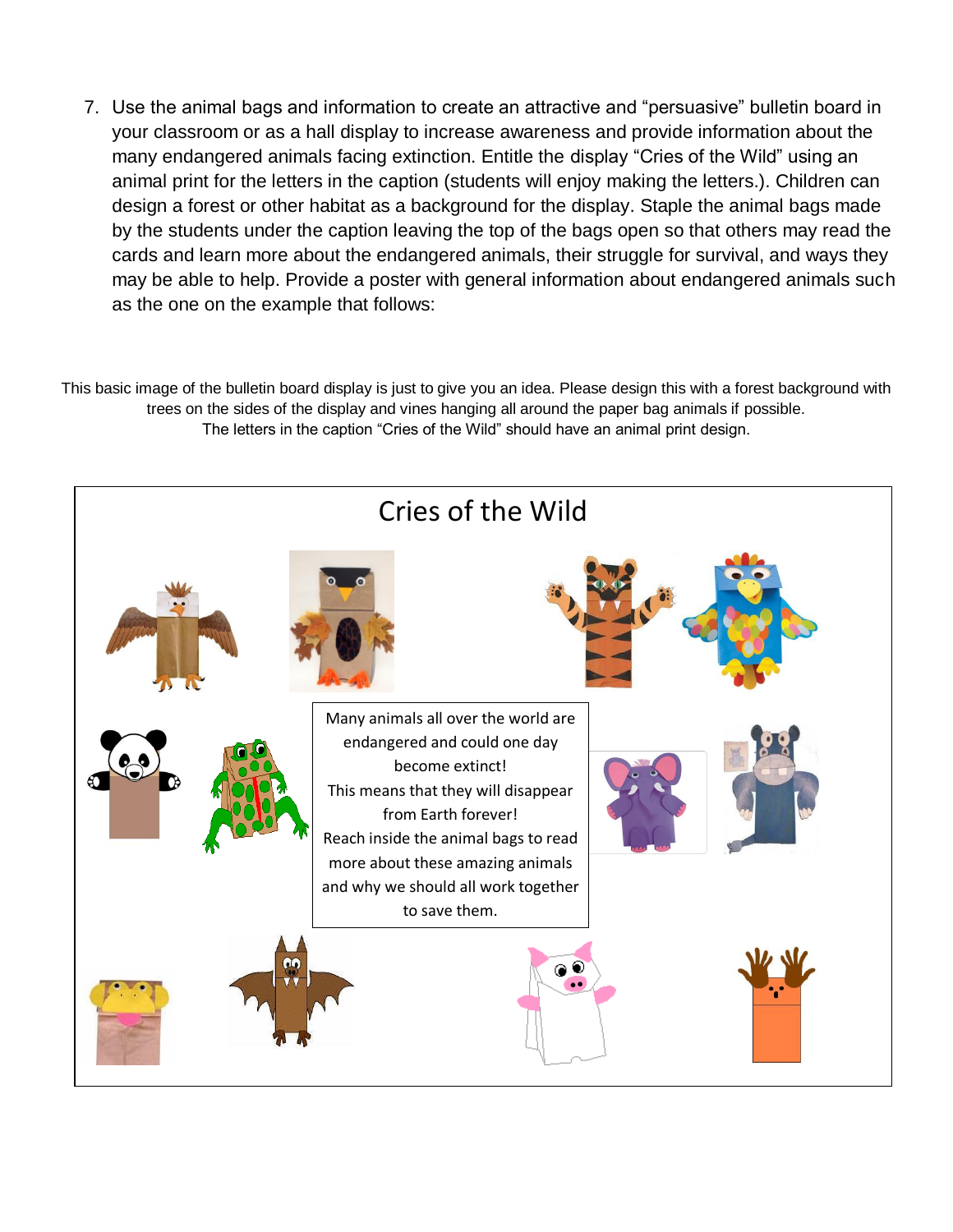- 8. As a culminating activity, visit one of the websites below that might provide ideas for ways that your students can help endangered animals.
	- Through The Defenders of Wildlife your class can adopt a tiger (or another endangered animal) and help fund program support services and raise awareness in an effort to save these amazing animals! This can be accomplished for as little as a dollar per child. Visit on the following link to find out more!
	- https://secure.defenders.org/site/SPageServer?pagename=wagc\_tiger
	- Host an Endangered Species Day! Started by the United States Senate, Endangered Species Day is the third Friday in May. This could be an interesting and worthwhile end-ofthe-year celebration! Follow the link below to find out how your class or school can get involved and bring awareness to your community.
	- http://www.stopextinction.org/esd.html